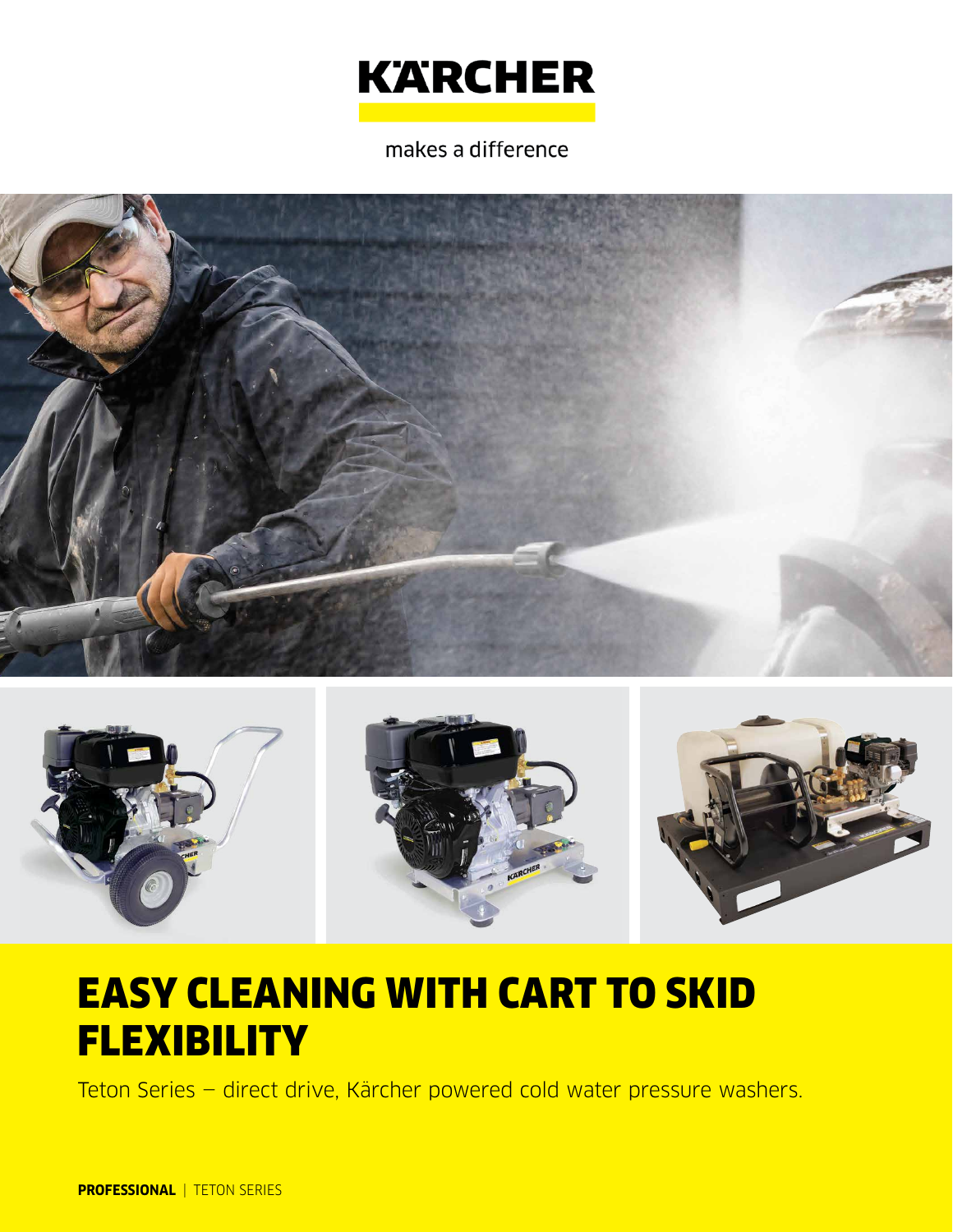### TETON SERIES



### **Cleaning versatility and durability.**

Corrosion-resistant and light-weight, Kärcher's direct drive, Teton Series aluminum pressure washers can be utilized as a cart or a skid for maximum cleaning versatility and durability. These reliable Kärcher powered pressure washers offer a 4-year engine warranty, bypass loop for additional pump protection, 7-year pump warranty and flat-free tires.











### **1 Modular Design**

■ Can transition from cart to skid (with skid feet accessory) design for versatile cold water cleaning applications.

#### **2 Mobile and Durable**

- Low profile handle is easy to push and pull.
- Flat free tires are puncture proof.
- Weld free, corrosion resistant aluminum frame.
- Reliable Kärcher commercial-duty gasoline engine with a 4-year warranty.
- Durable VRT3 unloader with bypass loop diverts water flow when trigger gun is not activated.



■ Can be fitted to the HD Pallet Skid with a 50 gallon water tank and 100' hose reel or the HD Pallet Skid with two 100' hose reels. Mild steel skid fits within a standard UTV / ATV bed. See optional accessories for more information.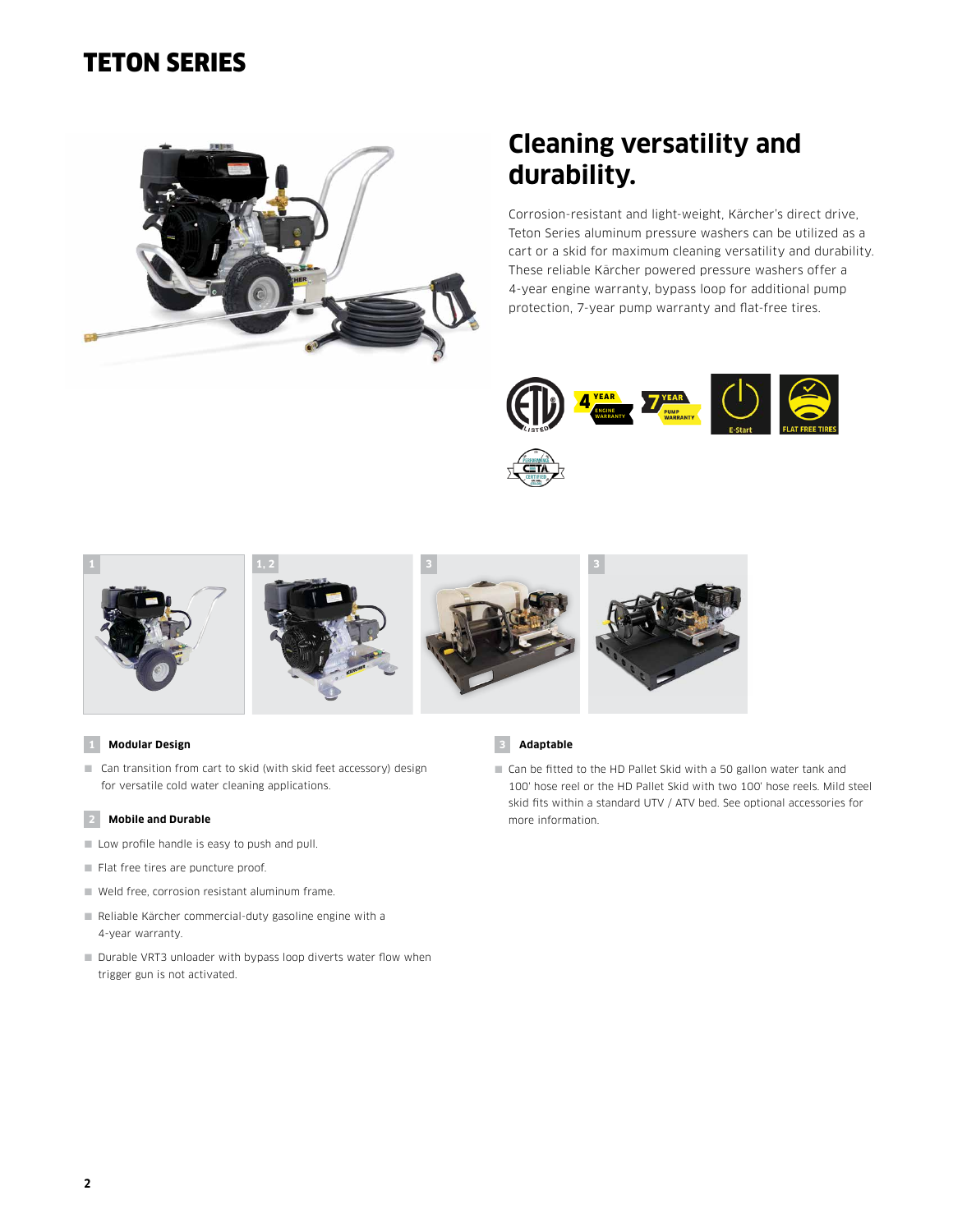### TECHNICAL DATA AND EQUIPMENT

### **TECHNICAL DATA**

| Model               | Part No.    | GPM | PSI  | Drive  | cc  | Engine  | Pump      | Ship Weight (lbs) | <b>Ship Dimensions</b><br>(L x W x H) Inches |
|---------------------|-------------|-----|------|--------|-----|---------|-----------|-------------------|----------------------------------------------|
| HD 3.0/27 G Teton   | 1.107-398.0 | 3.0 | 2700 | Direct | 212 | Kärcher | Crankcase | 112               | 45 x 28 x 29                                 |
| HD 4.0/40 G Teton   | 1.107-399.0 | 4.0 | 4000 | Direct | 420 | Kärcher | Crankcase | 130               | 45 x 28 x 29                                 |
| HD 4.0/40 Ge Teton* | 1.107-400.0 | 4.0 | 4000 | Direct | 420 | Kärcher | Crankcase | 158               | 45 x 28 x 29                                 |
|                     |             |     | .    |        |     |         |           |                   |                                              |

\*Electric start available on select models. Battery also included.

### **ACCESSORIES**

|                | Order No.   | Description                                                                                |
|----------------|-------------|--------------------------------------------------------------------------------------------|
|                | 8.750-247.0 | Trigger Gun, model M407                                                                    |
|                | 8.925-129.0 | Hose, 50' x 3/8", 1w, 4,000 PSI SWXSO                                                      |
|                | 8.783-039.0 | Lance 30" Zinc plated, handle & coupler (for HD 3.0/27 G Classic)                          |
|                | 8.783-040.0 | Lance 44" Zinc plated, handle & coupler (for HD 4.0/40 G Classic and HD 4.0/40 Ge Classic) |
| $\blacksquare$ | 9.802-216.0 | Injector, Chem, NON ADJ, 0.083                                                             |
| $\Box$         | 8.712-429.0 | Nozzle                                                                                     |
| $\Box$         | 8.925-229.0 | Legacy, 100' x 3/8" ID, 6000 PSI, 2-wire, smooth cover, black high pressure hose           |
| $\Box$         | 8.753-572.0 | A+ Surface Cleaner SC21                                                                    |
| $\Box$         | 8.753-573.0 | A+ Surface Cleaner SC24                                                                    |
| □              | 9.302-243.0 | Legacy Turbo Nozzle, 4.0, 4350 PSI                                                         |
| $\Box$         | 8.710-620.0 | Legacy Superlite stainless steel wand, 72" - 56.0 oz                                       |
| $\Box$         | 9.807-754.0 | Skid mount feet                                                                            |
| $\Box$         | 9.807-750.0 | 37.5" long handle                                                                          |
| $\Box$         | 9.807-753.0 | Lance holder                                                                               |
| $\Box$         | 9.807-752.0 | Hose storage hook                                                                          |
|                |             |                                                                                            |





### **Features**

- 50 gallon water tank (HD Pallet Skid with Tank only)
- Forklift holes
- Includes skid feet
- $1$  to 2, 100' hose reels
- Fits within standard UTV/ATV bed
- **Assembly required**

### **TECHNICAL DATA**

| Model                               | Part No.    | <b>Frame Material</b> | Description                          | <b>Compatible Pressure Washer</b><br>(sold separately) | Ship Weight (lbs) | Ship Dimensions (L x W x H) Inches |
|-------------------------------------|-------------|-----------------------|--------------------------------------|--------------------------------------------------------|-------------------|------------------------------------|
|                                     |             | Mild Steel            | 50 gal water tank<br>and 1 hose reel | HD 3.0/27 G Teton<br>1.107-398.0                       | 185               | 40 x 48 x 35                       |
| HD Pallet Skid with<br>Tank         | 9.807-833.0 |                       |                                      | HD 4.0/40 G Teton<br>1.107-399.0                       |                   |                                    |
|                                     |             |                       |                                      | HD 4.0/40 Ge Teton<br>1.107-400.0                      |                   |                                    |
|                                     | 9.807-838.0 | Mild Steel            | 2 hose reels                         | HD 3.0/27 G Teton<br>1.107-398.0                       | 172               | 47 x 40 x 35                       |
| HD Pallet Skid with<br>2 Hose Reels |             |                       |                                      | HD 4.0/40 G Teton<br>1.107-399.0                       |                   |                                    |
|                                     |             |                       |                                      | HD 4.0/40 Ge Teton<br>1.107-400.0                      |                   |                                    |

### **OPTIONS (FACTORY INSTALLED)**

| Order No.          | Description           |
|--------------------|-----------------------|
| $\Box$ 8.923-105.0 | Rubber feet kit       |
| $\Box$ 8.923-107.0 | Inlet filter kit      |
| $\Box$ 8.923-106.0 | Lifting eye bolts kit |
| $\Box$ 8.923-108.0 | Three-way valve kit   |